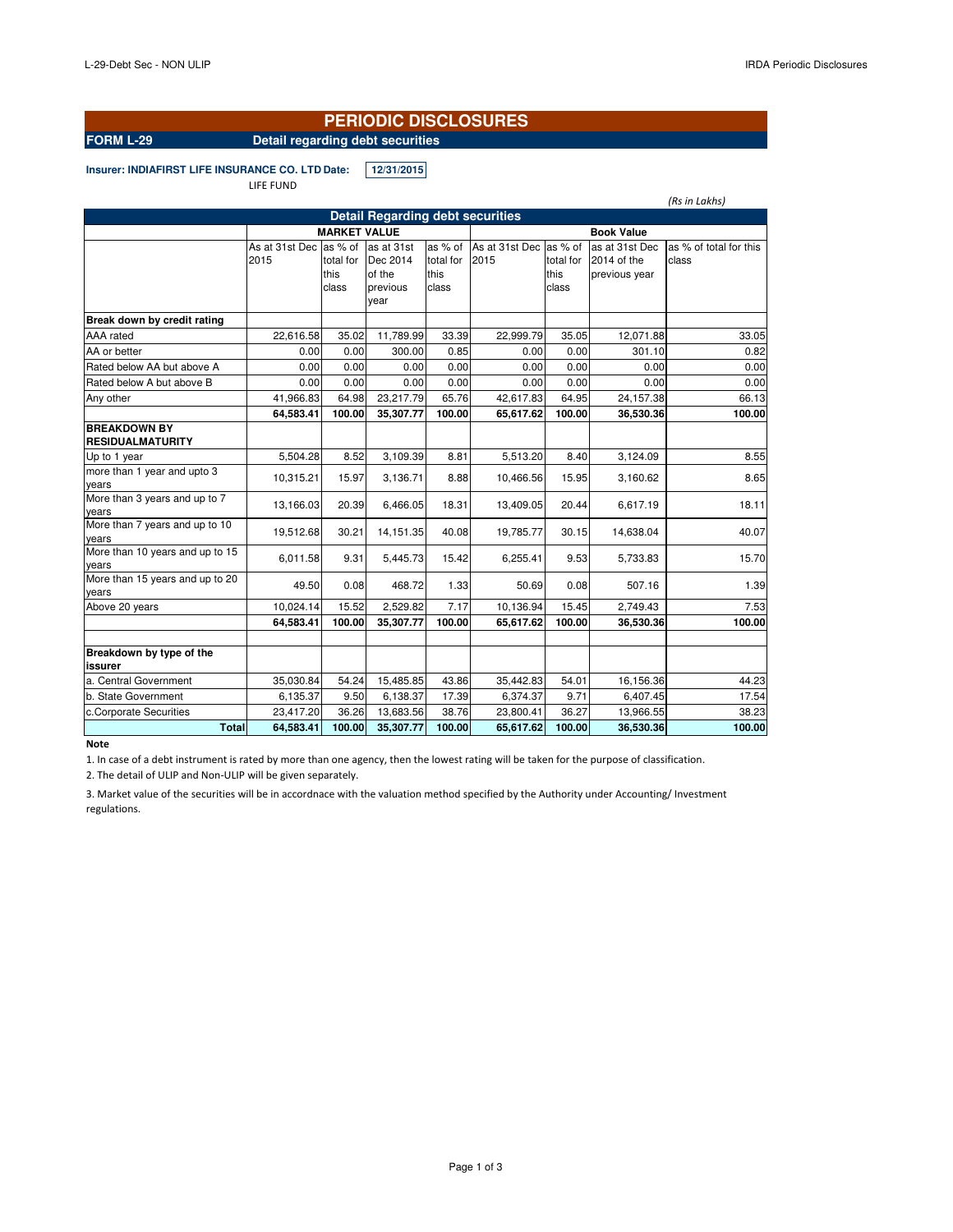*(Rs in Lakhs)*

### **PERIODIC DISCLOSURES**

# **FORM L-29 Detail regarding debt securities**

**Insurer: INDIAFIRST LIFE INSURANCE CO. LTD. Date: 12/31/2015** PENSION AND GENERAL ANNUITY FUNDS

|                                                |                                          |                                 | <b>Detail Regarding debt securities</b>           |                                    |                        |                                    |                                                   |                                 |
|------------------------------------------------|------------------------------------------|---------------------------------|---------------------------------------------------|------------------------------------|------------------------|------------------------------------|---------------------------------------------------|---------------------------------|
|                                                | <b>MARKET VALUE</b><br><b>Book Value</b> |                                 |                                                   |                                    |                        |                                    |                                                   |                                 |
|                                                | As at 31st Dec 2015                      | as % of total<br>for this class | as at 31st<br>Dec 2014 of<br>the previous<br>year | as % of<br>total for<br>this class | As at 31st Dec<br>2015 | as % of<br>total for<br>this class | as at 31st<br>Dec 2014 of<br>the previous<br>vear | as % of total<br>for this class |
| Break down by credit rating                    |                                          |                                 |                                                   |                                    |                        |                                    |                                                   |                                 |
| AAA rated                                      | 184,463.17                               | 45.07                           | 125,972.92                                        | 40.94                              | 187,083.84             | 45.29                              | 127,905.99                                        | 40.63                           |
| AA or better                                   | 16,461.92                                | 4.02                            | 17,120.18                                         | 5.56                               | 16,607.39              | 4.02                               | 17,298.11                                         | 5.50                            |
| Rated below AA but above A                     | 0.00                                     | 0.00                            | 0.00                                              | 0.00                               | 0.00                   | 0.00                               | 0.00                                              | 0.00                            |
| Rated below A but above B                      | 0.00                                     | 0.00                            | 0.00                                              | 0.00                               | 0.00                   | 0.00                               | 0.00                                              | 0.00                            |
| Any other                                      | 208,398.94                               | 50.91                           | 164,579.83                                        | 53.49                              | 209,417.04             | 50.69                              | 169,586.06                                        | 53.87                           |
|                                                | 409,324.03                               | 100.00                          | 307,672.94                                        | 100.00                             | 413,108.27             | 100.00                             | 314,790.17                                        | 100.00                          |
| <b>BREAKDOWN BY</b><br><b>RESIDUALMATURITY</b> |                                          |                                 |                                                   |                                    |                        |                                    |                                                   |                                 |
| Up to 1 year                                   | 3,130.41                                 | 0.76                            | 16,897.35                                         | 5.49                               | 3,164.16               | 0.77                               | 17,096.33                                         | 5.43                            |
| more than 1 year and upto 3<br>vears           | 13,255.72                                | 3.24                            | 23,463.96                                         | 7.63                               | 13,463.50              | 3.26                               | 23,920.08                                         | 7.60                            |
| More than 3 years and up to 7<br>vears         | 204.260.40                               | 49.90                           | 93.217.74                                         | 30.30                              | 207,008.44             | 50.11                              | 95,129.96                                         | 30.22                           |
| More than 7 years and up to<br>10 years        | 98,302.30                                | 24.02                           | 138,577.66                                        | 45.04                              | 99,388.78              | 24.06                              | 142,056.90                                        | 45.13                           |
| More than 10 years and up to<br>15 years       | 89,389.26                                | 21.84                           | 28,210.16                                         | 9.17                               | 89,090.68              | 21.57                              | 29,152.27                                         | 9.26                            |
| More than 15 years and up to<br>20 years       | 443.66                                   | 0.11                            | 7,306.06                                          | 2.37                               | 456.22                 | 0.11                               | 7,434.63                                          | 2.36                            |
| Above 20 years                                 | 542.28                                   | 0.13                            | 0.00                                              | 0.00                               | 536.50                 | 0.00                               | 0.00                                              | 0.00                            |
|                                                | 409,324.03                               | 100.00                          | 307,672.94                                        | 100.00                             | 413,108.27             | 99.87                              | 314,790.17                                        | 100.00                          |
| Breakdown by type of the<br>issurer            |                                          |                                 |                                                   |                                    |                        |                                    |                                                   |                                 |
| a. Central Government                          | 167,963.05                               | 41.03                           | 115,816.98                                        | 37.64                              | 169,017.62             | 40.91                              | 119,715.41                                        | 38.03                           |
| b. State Government                            | 40,435.89                                | 9.88                            | 31,407.04                                         | 10.21                              | 40,399.42              | 9.78                               | 31,885.01                                         | 10.13                           |
| c.Corporate Securities                         | 200,925.09                               | 49.09                           | 160,448.92                                        | 52.15                              | 203,691.23             | 49.31                              | 163,189.75                                        | 51.84                           |
| <b>Total</b>                                   | 409,324.03                               | 100.00                          | 307,672.94                                        | 100.00                             | 413,108.27             | 100.00                             | 314,790.17                                        | 100.00                          |

**Note**